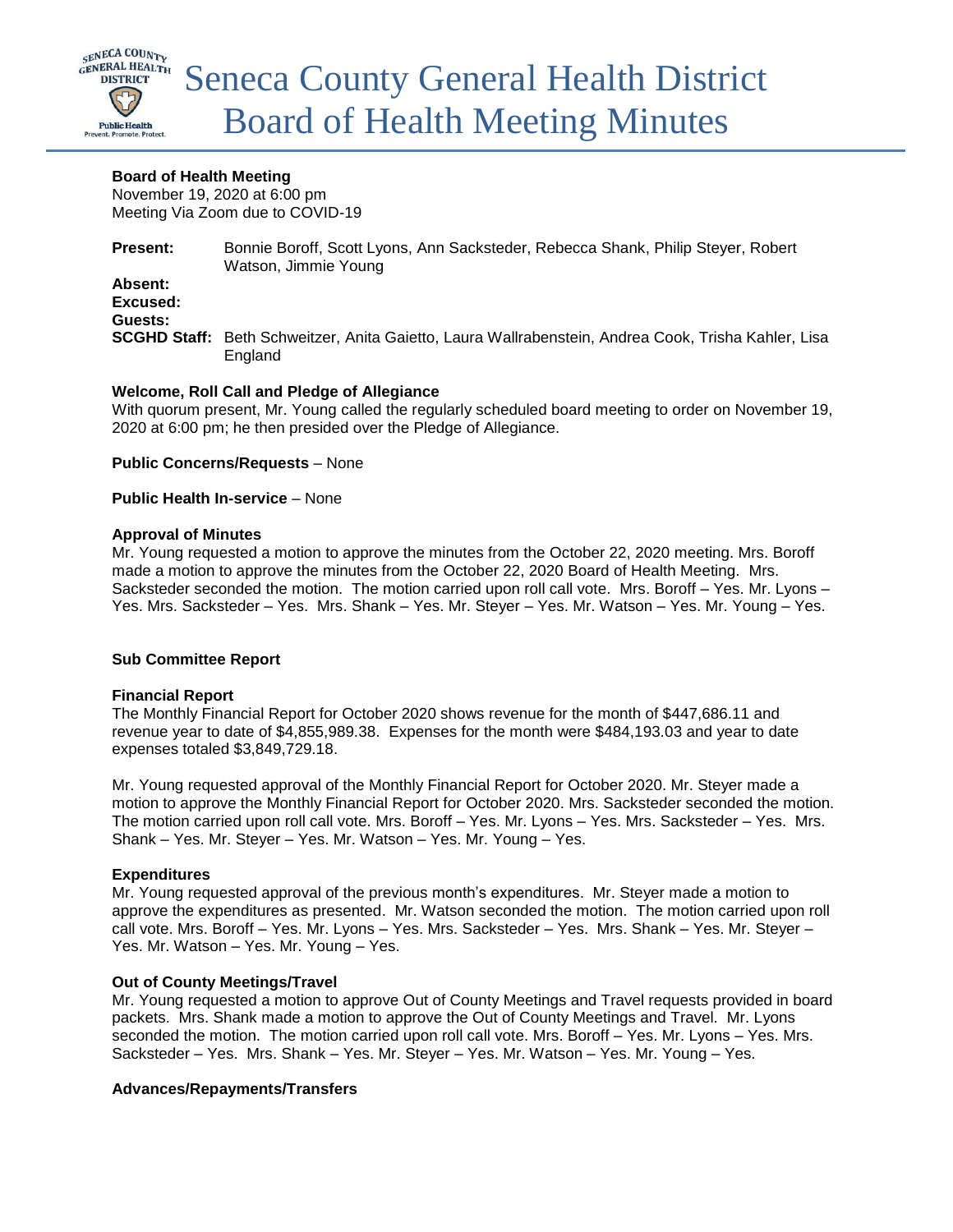Mr. Young requested a motion to approve Advances, Repayments, and Transfer List provided in board packets. Mr. Watson made a motion to approve the Advances, Transfer List and Appropriations Transfer. Mrs. Shank seconded the motion. The motion carried upon roll call vote. Mrs. Boroff – Yes. Mr. Lyons – Yes. Mrs. Sacksteder – Yes. Mrs. Shank – Yes. Mr. Steyer – Yes. Mr. Watson – Yes. Mr. Young – Yes.

#### **Supplements**

|         | a. Fund 7081 Senior Clinic                    | (\$1,550.00)  |
|---------|-----------------------------------------------|---------------|
| b.      | Fund 7082 WIC Grant                           | (\$12,900.00) |
|         | c. Fund 7141 Nuisance Abatement               | (\$1,000.00)  |
|         | d. Fund 7142 PHEP-Coronavirus-Contact Tracing | \$97,414.00   |
| $e_{1}$ | Fund 7142 PHEP-Coronavirus-Contact Tracing    | \$200,000.00  |
| f.      | Fund 7164 Home Sewage Treatment Systems       | \$90,833.00   |

Mr. Watson made a motion to approve the Supplements. Mrs. Sacksteder seconded the motion. The motion carried upon roll call vote. Mrs. Boroff – Yes. Mr. Lyons – Yes. Mrs. Sacksteder – Yes. Mrs. Shank – Yes. Mr. Steyer – Yes. Mr. Watson – Yes. Mr. Young – Yes.

### **Contracts**

Mr. Young requested a motion to approve contracts:

- a. Seneca County Youth Center, for nursing services, 01/01/2021-12/31/2021, not to exceed \$16,960.00(payee)
- b. Ohio Department of Health, for any Ohio Department of Health issued outbreak or pandemic vaccine. 10/08/2020-09/30/2022, no money
- c. Ohio Department of Health, for Impact Statewide Immunization Information System, effective immediately- indefinitely, no money

Mr. Lyons made a motion to approve the contracts. Mrs. Shank seconded the motion.

The motion carried upon roll call Mrs. Boroff – Yes. Mr. Lyons – Yes. Mrs. Sacksteder – Yes. Mrs. Shank – Yes. Mr. Steyer – Yes. Mr. Watson – Yes. Mr. Young – Yes.

d. Mental Health and Recovery Services Board, for Seneca County Health Alliance Services, 1/01/20-12/31/2020, not to exceed \$3,000.00(payer)

Mrs. Sacksteder made a motion to approve the contract. Mr. Steyer seconded the motion. The motion carried upon roll Mrs. Boroff – Yes. Mr. Lyons – Yes. Mrs. Sacksteder – Yes. Mrs. Shank – Yes. Mr. Steyer – Yes. Mr. Watson – Yes. Mr. Young – Abstain.

e. The Baldwin Group, Inc., for software maintenance and support for HDIS program, 10/23/2020-10/22/2021, not to exceed \$2,892.10(payer)

Mrs. Sacksteder made a motion to approve the contract. Mrs. Shank seconded the motion.

The motion carried upon roll call Mrs. Boroff – Yes. Mr. Lyons – Yes. Mrs. Sacksteder – Yes. Mrs. Shank – Yes. Mr. Steyer – Yes. Mr. Watson – Yes. Mr. Young – Yes.

### **Resolutions**

Mr. Young requested a motion to approve resolutions:

- a. 2020.16 Hiring Intermittent employees for Contact Tracing– Kathryn Shuff , effective 11/12/2020, Kristy Risner, effective 11/13/2020, Amber Stuard effective 11/16/2020
- b. 2020.17 Approve payment for Employee Service Awards
- c. 2020.18 Transfer of funds into the Termination Benefits Fund

Mrs. Schweitzer explained the Termination Benefits fund and how the fund is used to the Board of Health.

Mrs. Sacksteder made a motion to approve the resolutions. Mr. Steyer seconded the motion. The motion carried upon roll call vote. Mrs. Boroff – Yes. Mr. Lyons – Yes. Mrs. Sacksteder – Yes. Mrs. Shank – Yes. Mr. Steyer – Yes. Mr. Watson – Yes. Mr. Young – Yes.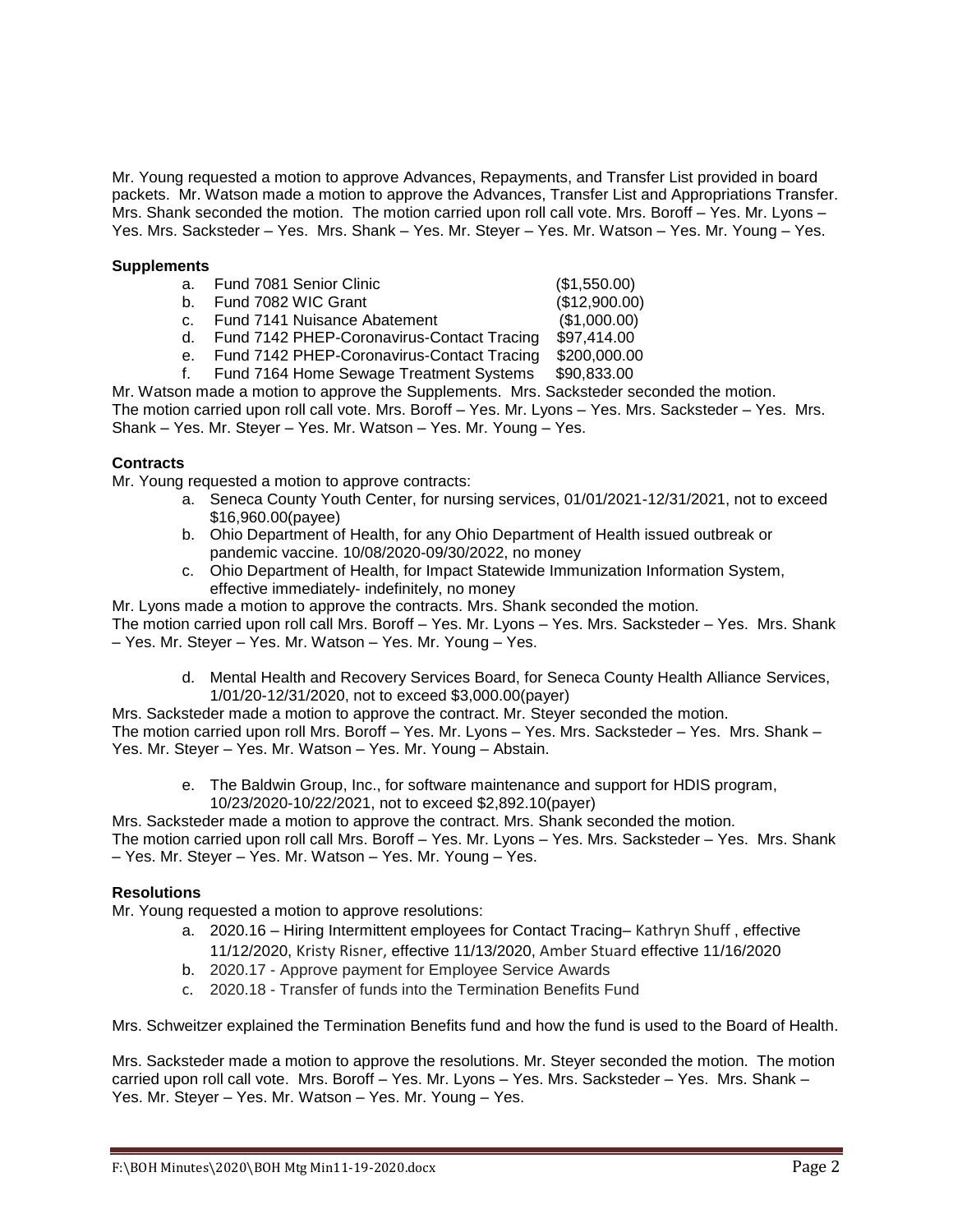### **Division Reports**

## **WIC**

Mr. Young turned the floor over to the Director of the WIC Division, Trisha Kahler, RD LD. Mrs. Kahler reviewed her report included in board member's packet:

People: The Fall WIC Directors' Meeting will be virtual this month.

Service: Beginning November 9th, participants may choose to have yogurt on their food package as a dairy option. The yogurt replaces a portion of the milk benefit every other month.

The current return to in-person appointments date is February 22, 2021.

Beginning in January, participants will be certified for one year periods, rather than the current six month periods. The participants will still have the same number of appointments per year, but will only have to verify income eligibility once per year, instead of twice. The flow of appointments will be an initial certification, a nutrition education appointment, a health check-up (height, weight, hemoglobin, and discussion with health professional), second nutrition education, and then the re-application process would start and income eligibility would be re-verified.

### **Nursing**

Mr. Young turned the floor over to the Director of Nursing, Andrea Cook, BSN RN. Ms. Cook reviewed her report included in board member's packet:

### **People:**

- We have hired 3 temporary contact tracers.
- Mary Traxler RN, hire date 9/28/2020, is on the Zoom call.

## **Quality:**

Always striving to provide exceptional service.

### **Service:**

- COVID19
	- $\circ$  As of 11/19/2020 1509 + 157 (suspected) total of 1,666 COVID cases in Seneca County. 670 males, 839 females, 36 people currently hospitalized and 24 deaths.
	- o We have an increase of 1,030 cases, 28 hospitalized cases and 5 deaths since last board meeting 10/22/2020.
	- o October stats **s**how 465 people were contact traced, up from 140 people last month. A total of 1074 since March

Mr. Steyer voiced concern with how the hospitals are doing on capacity. Mrs. Schweitzer stated the hospitals are not overloaded as of this time. Ms. Cook stated that a lot of the hospitalized county residents are in Blanchard Valley Hospital in Findlay or Toledo.

Mr. Lyons wondered if the stats show where our cases are coming from. Ms. Cook said cases are coming from family members, there was an outbreak at a church, and our nursing homes cases are increasing. Mrs. Sacksteder wondered if weddings are still an issue with increasing cases. Ms. Cook the last wedding associated with cases in Seneca County was 10/10/2020. Ms. Cook also said people are resistant to telling where they were 14 days prior to becoming ill or a positive test. That makes it very hard to track. Mrs. Schweitzer said most of the spread is from private smaller gatherings.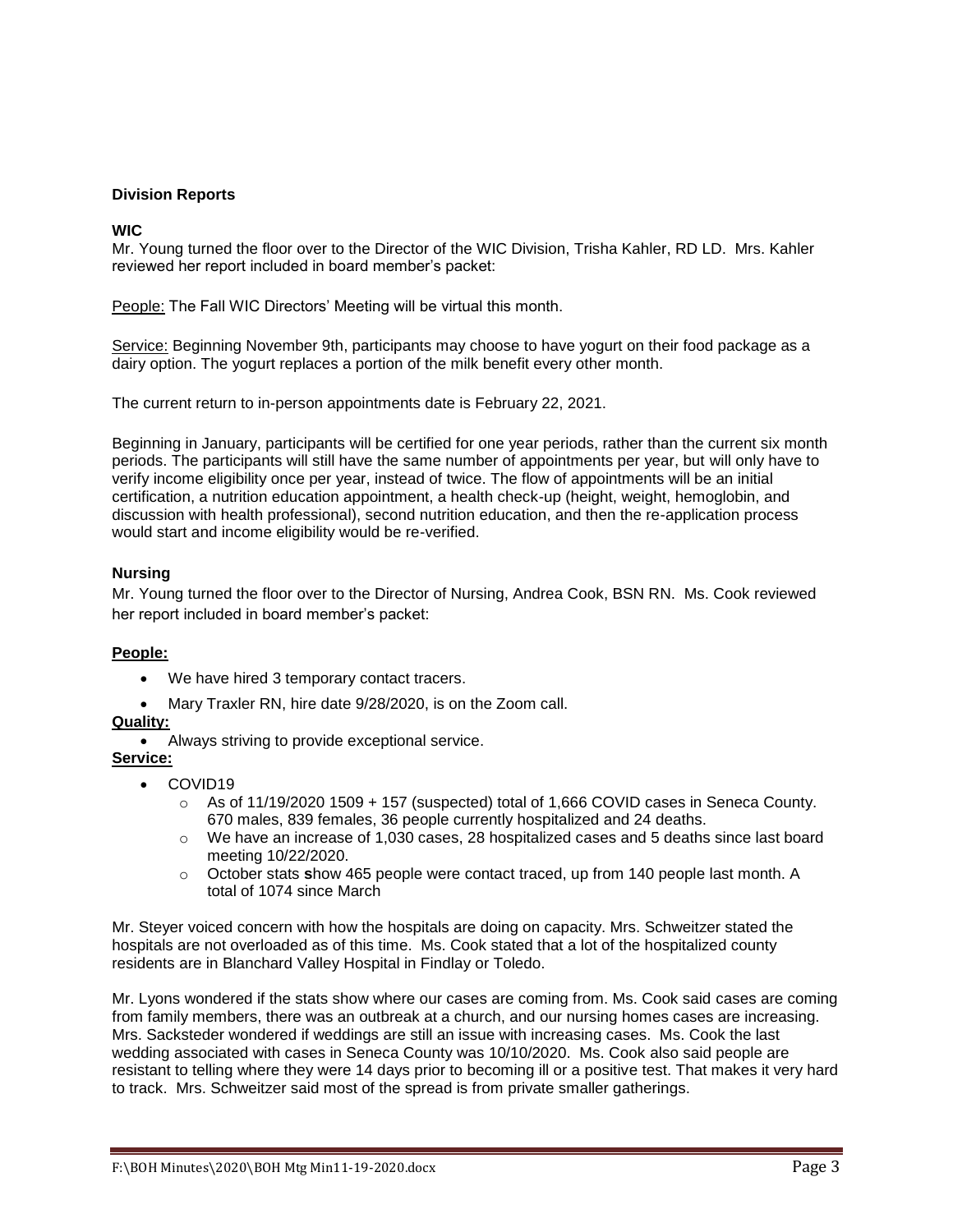### **Environmental Health**

Mr. Young turned the floor over to the Director of Environmental Health, Laura Wallrabenstein, MA RS. Mrs. Wallrabenstein reviewed her report included in board member's packet:

Mrs. Wallrabenstein presented for condemnation, property located at:

a. 12140 W CR 10, Alvada, Oh 44802 Owned by: Justin E. Lyons 5025 Fessler-Buxton D Houston, OH 45333 b. 461 W. Lytle St. Lot 236 (Westgate MHP) Fostoria, OH 44830 Owned by: Vicki L. Feehan (same address)

Mr. Young requested a motion to approve the condemnation of the properties located at 12140 W CR 10, Alvada, OH 44802 Owned by: Justin E. Lyons 5025 Fessler-Buxton D Houston, OH 45333 and 461 W. Lytle St. Lot 236 (Westgate MHP) Fostoria, OH 44830, Owned by: Vicki L. Feehan (same address) Mrs. Sacksteder made a motion to approve the condemnation of the properties located at 12140 W CR 10, Alvada, OH 44802 Owned by: Justin E. Lyons 5025 Fessler-Buxton D Houston, OH 45333 and 461 W. Lytle St. Lot 236 (Westgate MHP) Fostoria, OH 44830, Owned by: Vicki L. Feehan (same address). Mr. Steyer seconded the motion. The motion carried upon roll call vote Mrs. Boroff – Yes. Mr. Lyons – Yes. Mrs. Sacksteder – Yes. Mrs. Shank – Yes. Mr. Steyer – Yes. Mr. Watson – Yes. Mr. Young – Yes.

Mrs. Wallrabenstein presented for rescind condemnation and rescind public health nuisance, property located at:

> a. 935 N. Main St. Fostoria, OH 44830 Owned by: Louise Arbogast 404 Burnham Dr. Fostoria, OH 44830 b. 335 Perry St. Fostoria, OH 44830 Owned by: PBK Rentals LLC 3834 Girton Rd. Wayne, OH 43466 c. 310 S. Poplar St. Fostoria, OH 44830 Owned by: William Sayre 301 S. Main St. Fostoria, OH 44830 a. 3718 W CR 26, Tiffin, OH 44883 Owned by: GLS Leasco Inc. PO Box 869 Warren, MI 48090-0869

Mr. Young requested a motion to approve the rescind condemnation of the properties located at 935 N. Main St. Fostoria, OH 44830 Owned by: Louise Arbogast 404 Burnham Dr. Fostoria, OH 44830, 335 Perry St. Fostoria, OH 44830 Owned by: PBK Rentals LLC 3834 Girton Rd. Wayne, OH 43466 and 310 S. Poplar St. Fostoria, OH 44830, Owned by: William Sayre 301 S. Main St. Fostoria, OH 44830. Also to rescind public health nuisance at 3718 W CR 26, Tiffin, OH 44883 Owned by: GLS Leasco Inc. PO Box 869 Warren, MI 48090-0869. Mr. Steyer made a motion rescind condemnation of the properties located at 935 N. Main St. Fostoria, OH 44830 Owned by: Louise Arbogast 404 Burnham Dr. Fostoria, OH 44830, 335 Perry St. Fostoria, OH 44830 Owned by: PBK Rentals LLC 3834 Girton Rd. Wayne, OH 43466 and 310 S. Poplar St. Fostoria, OH 44830, Owned by: William Sayre 301 S. Main St. Fostoria, OH 44830. Also to rescind public health nuisance at 3718 W CR 26, Tiffin, OH 44883 Owned by: GLS Leasco Inc. PO Box 869 Warren, MI 48090-0869. Mrs. Boroff seconded the motion. The motion carried upon roll call vote Mrs. Boroff – Yes. Mr. Lyons – Yes. Mrs. Sacksteder – Yes. Mrs. Shank – Yes. Mr. Steyer – Yes. Mr. Watson – Yes. Mr. Young – Yes.

Third reading of 2021 proposed food fees:

| <b>FOOD SERVICE CATEGORY</b>         | 2019     | 2020     | 2021     |
|--------------------------------------|----------|----------|----------|
| Commercial Risk $1 < 24,999$ sq. ft. | \$136.30 | \$128.64 | \$129.26 |
| Commercial Risk 1I <24,999 sq. ft.   | \$153.74 | \$145.29 | \$145.45 |
| Commercial Risk 1II <24,999 sq. ft.  | \$295.35 | \$280.47 | \$276.91 |
| Commercial Risk 1V <24,999 sq. ft.   | \$374.88 | \$356.38 | \$350.74 |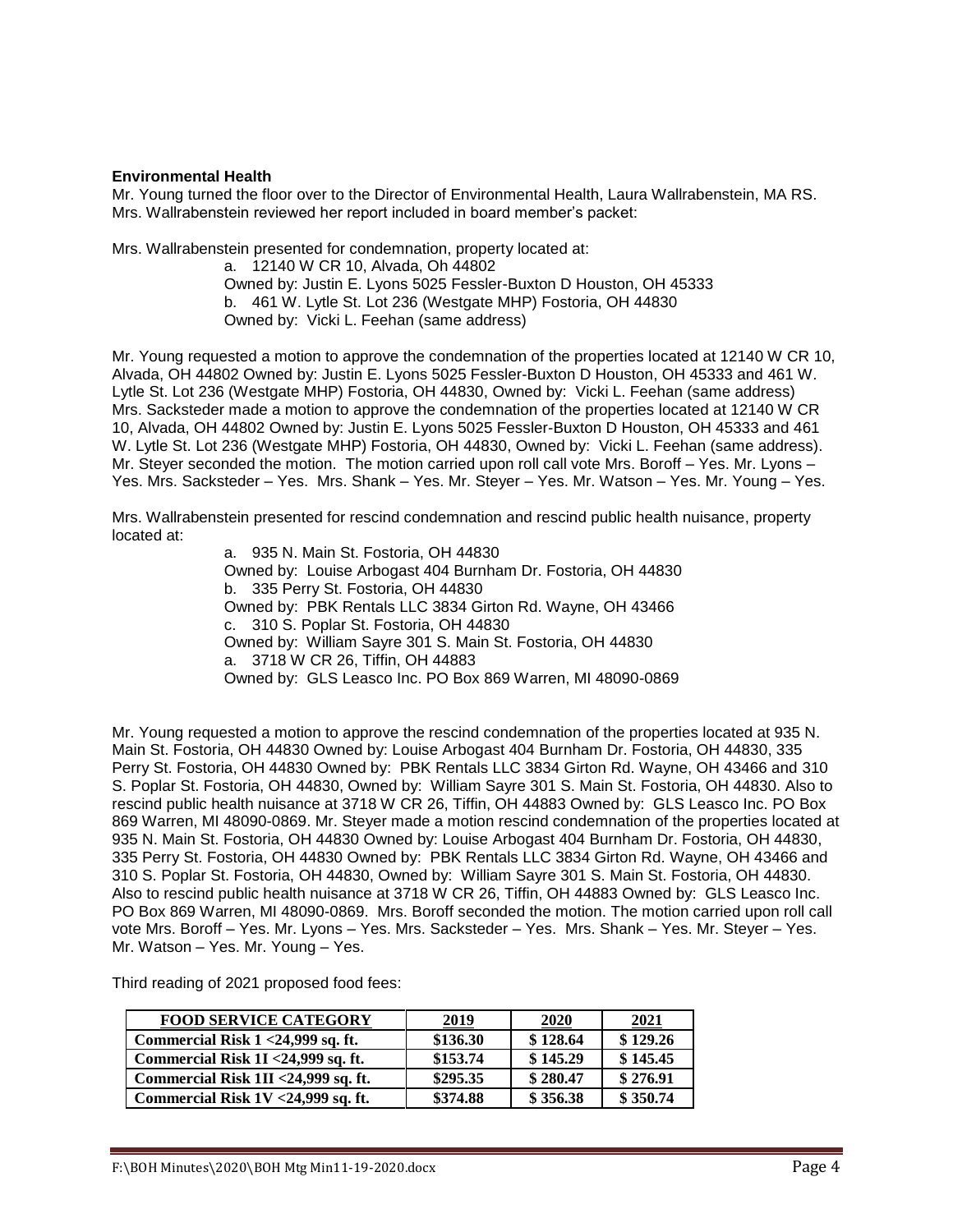| Commercial Risk $I > 25,000$ sq. ft. | \$197.69 | \$187.24 | \$186.25 |
|--------------------------------------|----------|----------|----------|
| Commercial Risk II > 25,000 sq. ft.  | \$208.15 | \$197.23 | \$195.96 |
| Commercial Risk III > 25,000 sq. ft. | \$741.82 | \$706.64 | \$691.38 |
| Commercial Risk IV > 25,000 sq. ft.  | \$786.46 | \$749.26 | \$732.82 |
|                                      |          |          |          |
| <b>Mobile</b>                        | \$221.74 | \$238.78 | \$222.69 |
| <b>Vending</b>                       | \$11.22  | \$11.43  | \$11.69  |
| <b>Temporary</b>                     | \$63.50  | \$65.00  | \$65.00  |

**Late Fee: 25% of Local Fee.**

**Plan Review Fees: Class 1 or 2 = \$250.00 (INCREASE OF \$50)**

**Class 3 or 4 = \$300.00 (INCREASE of \$50) Level 2 Proctor = \$40.00**

**FEE: One opening inspection is included with the plan review fee. All additional inspections related to plan reviews are \$50 per inspection.**

**(**Plan review fees were last increased in 2014**)**

Mr. Young requested a motion to adopt the 2021 Food Fees. Mrs. Boroff made the motion to adopt the 2021 Food Fees effective January 1, 2021 as presented. Mr. Lyons seconded the motion.

Mr. Lyons asked if there would be any reduction in fees with the fact some restaurants have had to close for a time or only able to do carry out. Mrs. Wallrabenstein said that would be a decision by the Ohio Department of Health.

The motion carried upon roll call vote. Mrs. Boroff – Yes. Mr. Lyons – Yes. Mrs. Sacksteder – Yes. Mrs. Shank – Yes. Mr. Steyer – Yes. Mr. Watson – Yes. Mr. Young – Yes.

**People:** Heather, our EH clerk, has been busy doing contact tracing so Laura Young and the rest of the staff have pitched in to do more "office work".

**Service:** I have been trying to help the nursing division by returning COVID-related calls – there are lots of them. . .

### **Landfill update**

Phase 13 is in progress Additional Gas Well Drilling to mitigate potential LFG leaks

Stationary Monitors – No readings over 15 ppb SCGHD Monitoring – No readings over 15 ppb SCGHD inspections – No violations cited on October 8 OEPA violations – No October violations License conditions – Monitors are in place and documentation has been received.

#### **Health Commissioner**

Mr. Young turned the floor over to the Health Commissioner, Beth Schweitzer, MPH.

### **Service:**

Four All AOHC Member Calls Two NW District Calls TWO AOHC Board meetings with ODH Leadership Four calls for all health commissioners with Governor DeWine Four ODH Calls for health departments only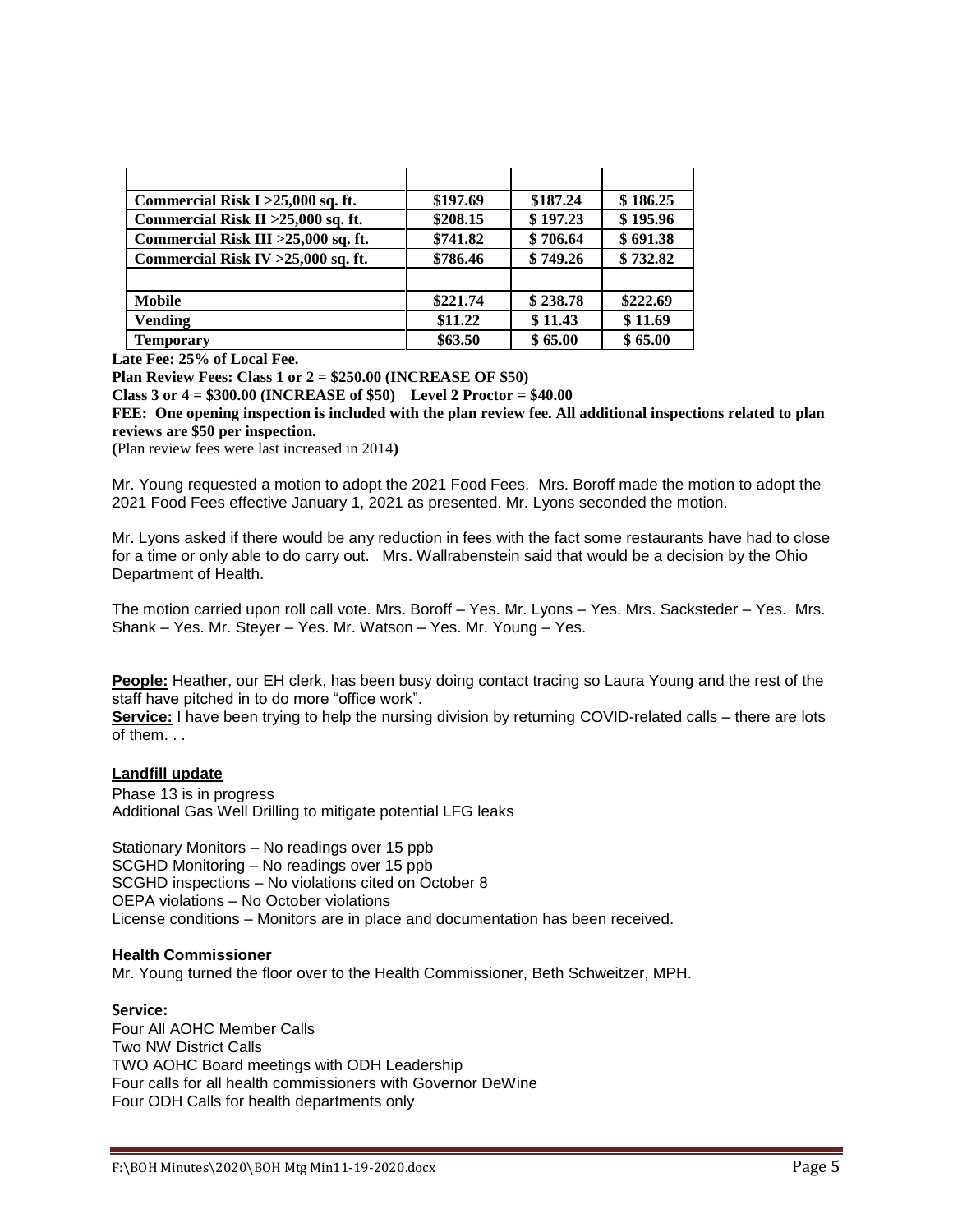Two Seneca County Emergency Partners meetings One Elected Official Department Heads calls Three Cares Relief Act committee Calls Calls with WBVI radio 2 calls with school Superintendents Homeless shelter call

# **People:**

COVID

## **Growth:**

COVID

## **Quality:**

No news from PHAB about document review. Receiving absence counts daily from schools

Complaint calls continue.

## **Financial:**

Received additional \$200,000.00 for COVID Response supplemental fund CARES money purchased two refrigerators and freezer

## **Employee Related Actions**

# **Unfinished Business**

### **New Business**

Mr. Young would like to recognize the Staff Service Awards:

| <b>Teresa Reinhart</b> | 25 |  |
|------------------------|----|--|
|                        |    |  |
| Andrea Cook            | 20 |  |
| Anita Gaietto          | 20 |  |
| Nichole Rumschlag      | 20 |  |
| Rita Schank            | 20 |  |
| Kelly Thom             | 20 |  |
| Cynthia Voorhees       | 20 |  |
|                        |    |  |
| <b>Alice Terry</b>     | 10 |  |
|                        |    |  |
| <b>Susan Burks</b>     | 5  |  |
| Trisha Kahler          | 5  |  |

Mrs. Sacksteder made a motion (at 7:34 p.m.) to go into Executive Session under Ohio Revised Code 121.22 G1 Personnel: to consider employee compensation. Mr. Lyons seconded the motion. The motion